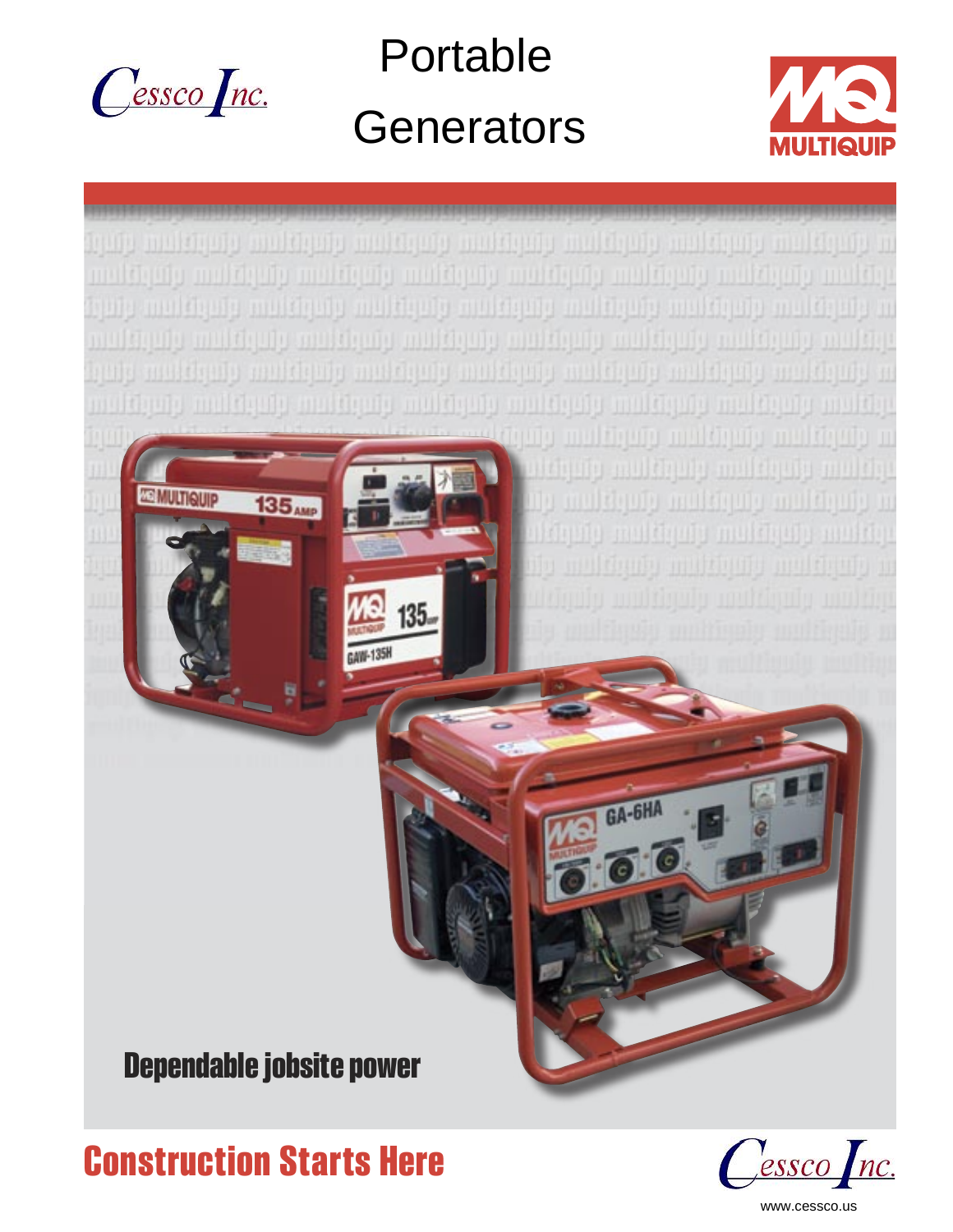



### **Meet Multiquip's newest generator models... the preferred generators of contractors everywhere!**

- **Control Panel** Rugged new look withstands the rough handling on the job site or in the back of a truck.
- **Receptacles** Additional twist-lock receptacles have been added for operator convenience.
- **Lifting Bail** Standard on 3.6 kW to 6 kW models. Hinged design lays flat when not in use.
- **Engines** Multiquip generators are now available with either Honda GX-Series or Robin EX-Series industrial grade engines.
- **Electric Start** available on 6 kW models; standard on 9.7 kW model.
- **Brushless design** low maintenance for years of dependable service.
- **Superior voltage regulation** helps to keep tools and equipment running at optimal levels; helps them last longer.

### **Voltmeter**

This feature serves as a convenient diagnostic tool on the jobsite. The operator can quickly tell whether or not the generator is producing the correct voltage and prevent overheating of expensive tools and equipment.





### **Silent Type Muffler**

Reduces noise level on Honda units. USFS-approved spark arrestors standard on 2.5kW through 6kW Honda-powered models.

### **Reliability**

GA-Series generators use a brushless design that minimizes maintenance by eliminating the carbon brushes and slip rings common on competitive models.

### **The best warranty in the industry.**

All GA-Series generators are covered by a two-year parts and labor warranty.

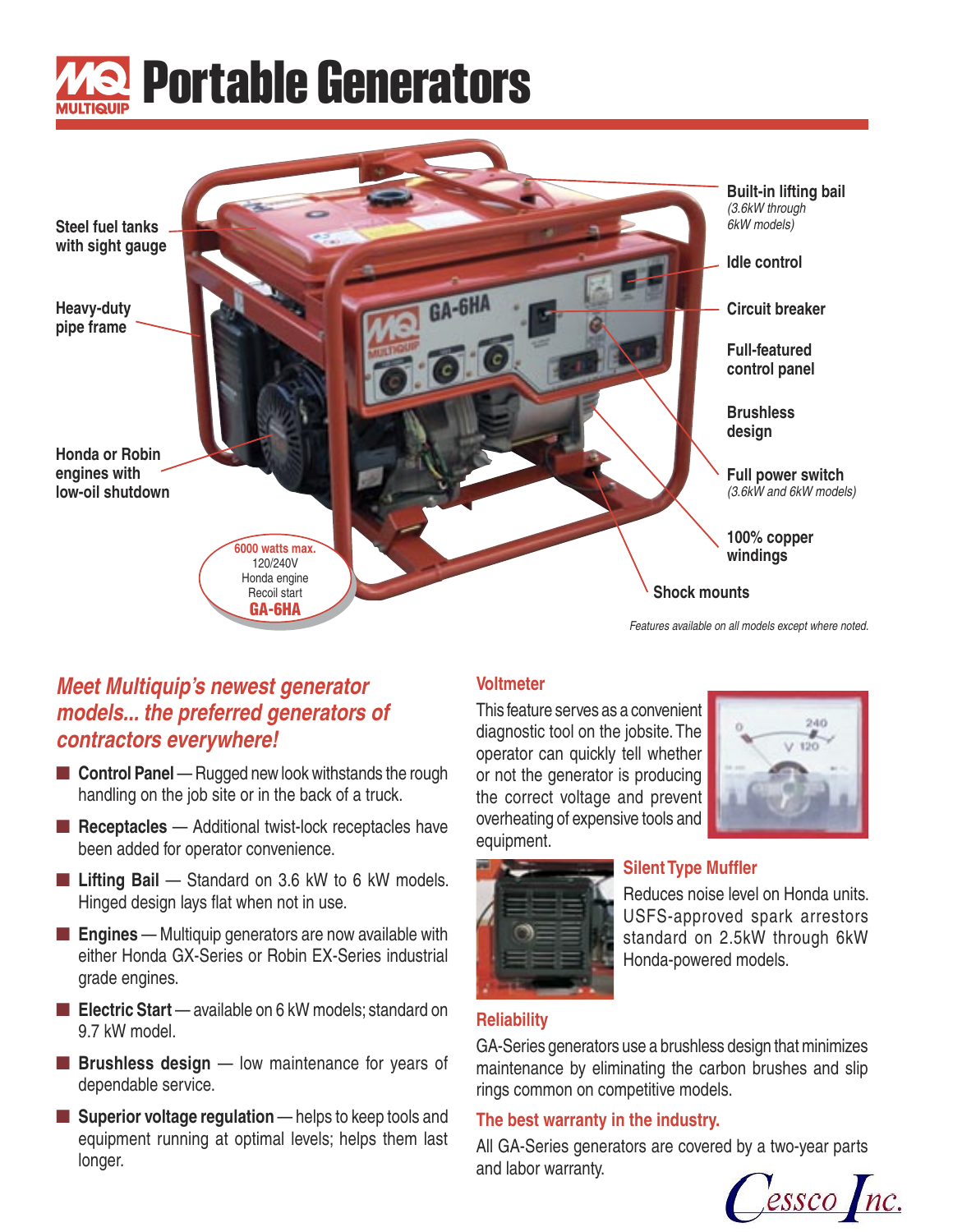## **There's a size and model for every application...**

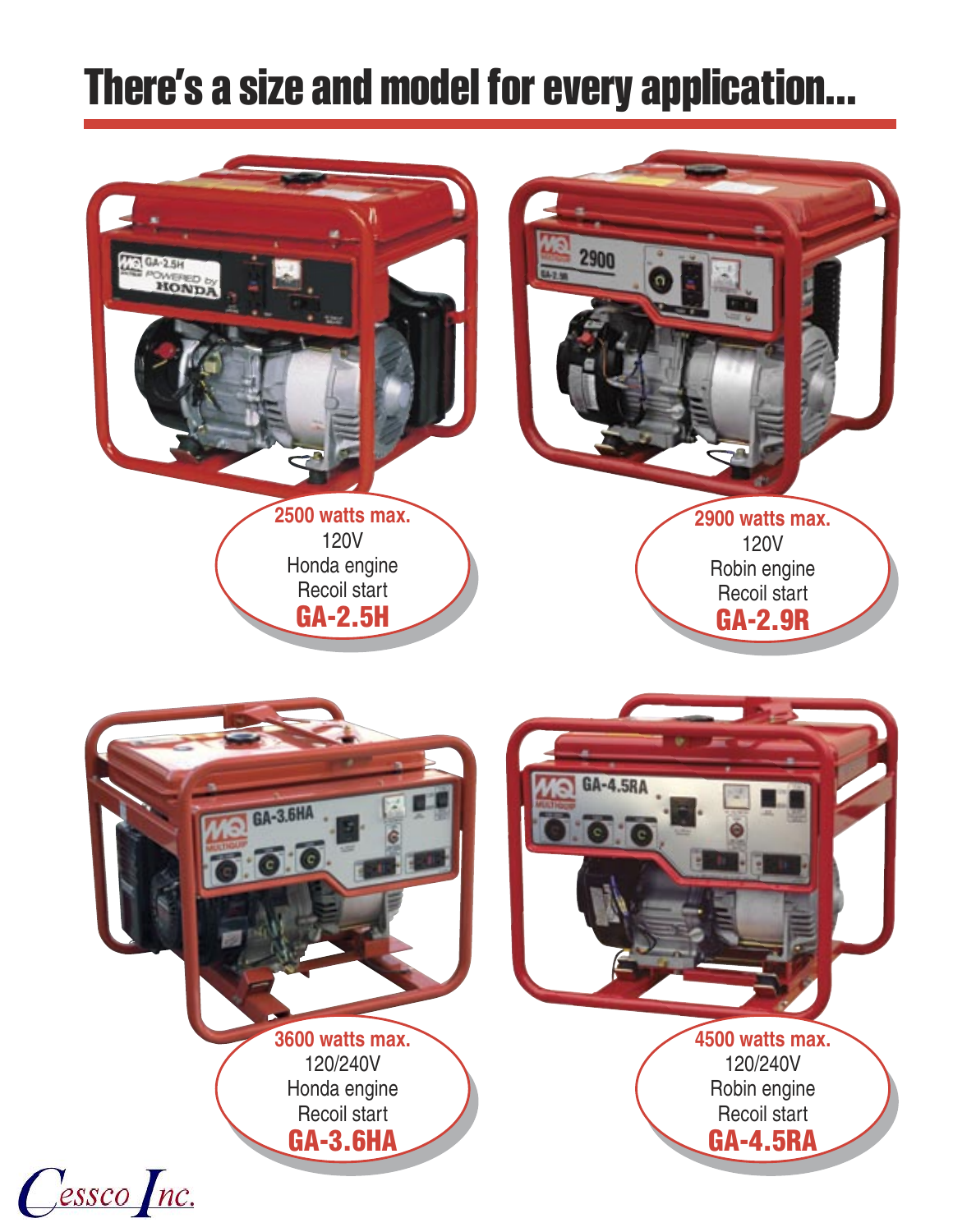

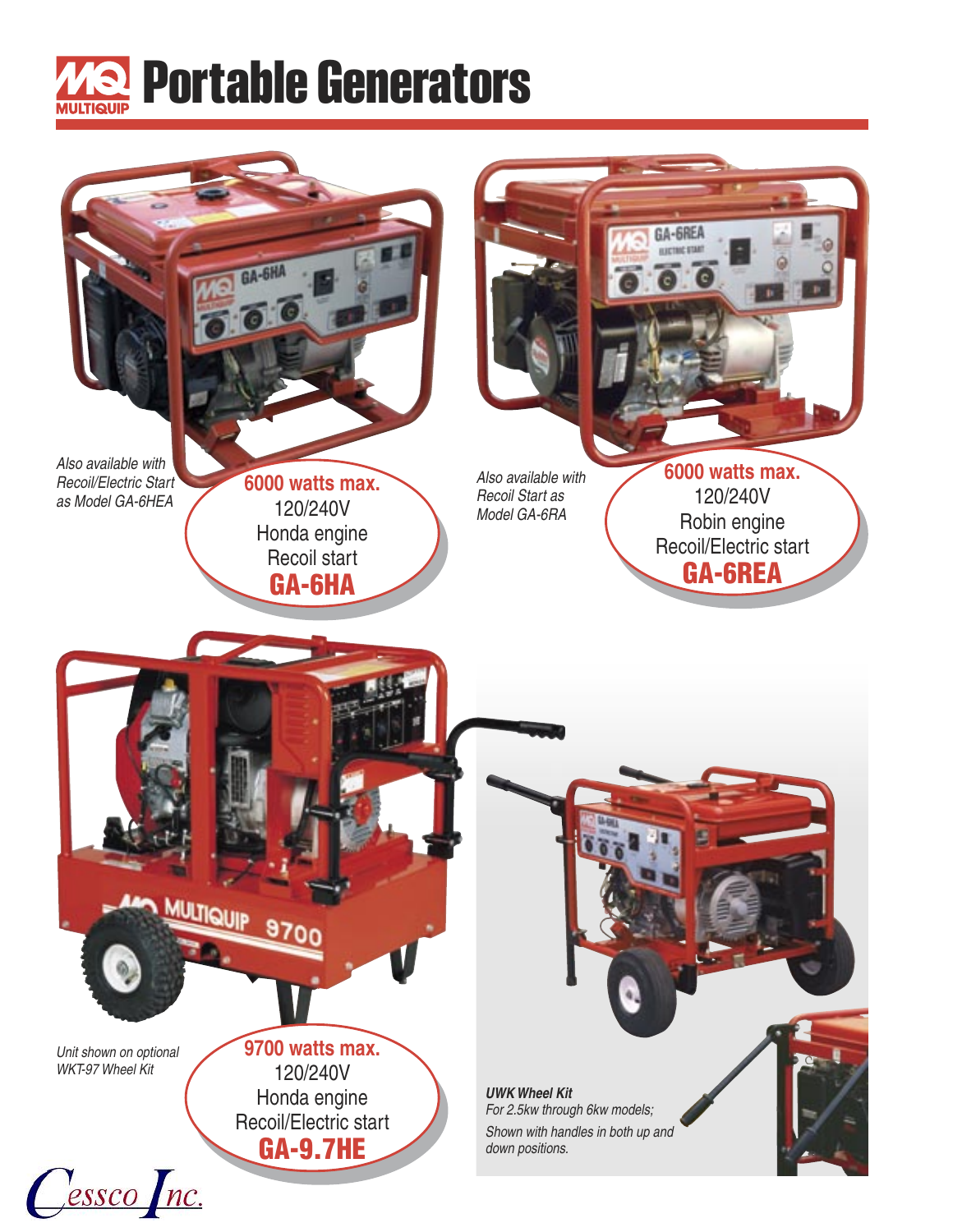# **Diesel Powered Generator**

#### **Delivers dependable performance for a variety of industrial and commercial applications.**

Compact, sound-attenuated package with full instrumentation, including hour meter and warning lights for oil, water and battery.

- **7kW maximum, 6kW continuous**
- **Brushless alternator design**
- **13.9 HP water-cooled Kubota diesel engine**
- Quiet operation 65.7 dBA <sup>@</sup> 23 feet





# **High Cycle Generator**

### Simultaneously produces both 60 and 180 Hz power

### **The only choice for dual-use portable power.**

Simultaneously produces standard 60 Hz power and 180 Hz power for "high-cycle" concrete vibrators. No other high-cycle generator is this versatile.

- **Produces 5000 watts of 120/240-volt 180-cycle power**
- **Produces 4000 watts 120/240-volt 60-cycle power**
- **Rugged control panel** withstands rough handling
- **Powers up to three Multiquip 2" high-cycle vibrators** or two of our 2<sup>5</sup>/<sub>8</sub>" vibrator heads (varries according to current requirements).
- Lifting bail standard hinged design lays flat when not in use.
- **Engine** powered by an 11 HP Honda GX-Series with low oil shutdown.
- **Produces 5000 watts of 120/240-volt 180-cycle power**
- **Produces 4000 watts 120/240-volt 60-cycle power**

**5000 watts max.** 120/240V 180-cycle **4000 watts max.** 120/240V 60-cycle Honda gas engine GDP-5H  $\int$ essco $\int$ nc.